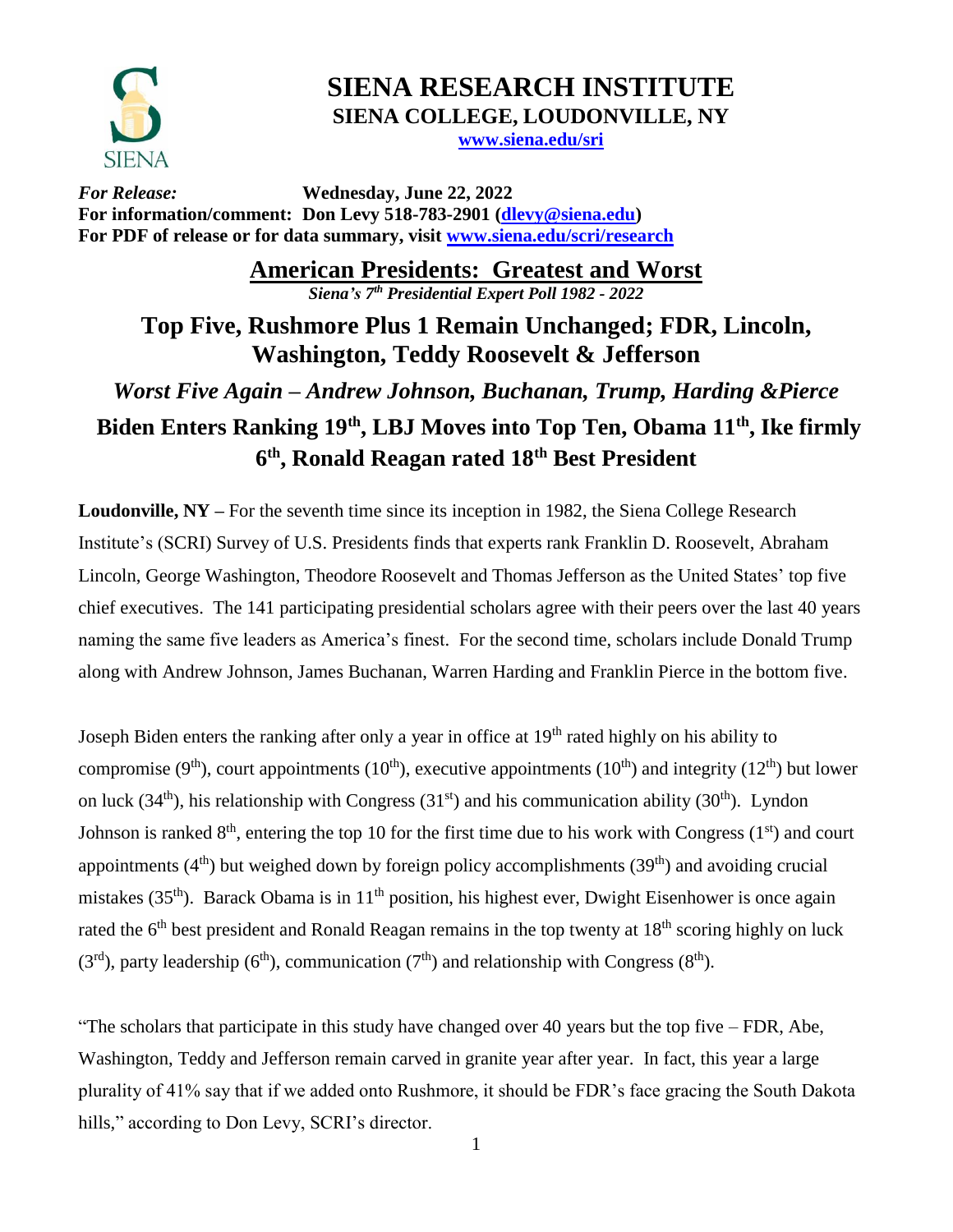"Four of the worst rated presidents, Andrew Johnson, James Buchanan, Warren Harding and Franklin Pierce have been in the bottom five in each of the seven surveys. History appears to have spoken about those four presidents. Joined now by Donald Trump who gets higher scores for luck, willingness to take risks and party leadership, it is too early to say how history will ultimately rate Mr. Trump. Despite a third, a plurality, saying Trump contributed most of any president to weakening the office, a few would like to see Trump rather than FDR added to Rushmore," according to Levy.

| <b>Results of Siena College Research Institute Presidential Ranking Survey</b> |                  |                  |                   |                  |                  |                  |                  |
|--------------------------------------------------------------------------------|------------------|------------------|-------------------|------------------|------------------|------------------|------------------|
| <b>Top Ten Presidents by Survey Year</b>                                       |                  |                  |                   |                  |                  |                  |                  |
| Rank                                                                           | 1982             | <b>1990</b>      | 1994              | 2002             | 2010             | 2018             | 2022             |
| $\mathbf{1}$                                                                   | F. Roosevelt     | F. Roosevelt     | F. Roosevelt      | F. Roosevelt     | F. Roosevelt     | Washington       | F. Roosevelt     |
| $\overline{2}$                                                                 | <b>Jefferson</b> | Lincoln          | Lincoln           | Lincoln          | T. Roosevelt     | F. Roosevelt     | Lincoln          |
| $3^{\circ}$                                                                    | Lincoln          | <b>Jefferson</b> | T. Roosevelt      | T. Roosevelt     | Lincoln          | Lincoln          | Washington       |
| $\overline{4}$                                                                 | Washington       | Washington       | Washington        | Washington       | Washington       | T. Roosevelt     | T. Roosevelt     |
| $\overline{5}$                                                                 | T. Roosevelt     | T. Roosevelt     | <b>Jefferson</b>  | <b>Jefferson</b> | <b>Jefferson</b> | <b>Jefferson</b> | <b>Jefferson</b> |
| $\overline{6}$                                                                 | Wilson           | Wilson           | Wilson            | Wilson           | <b>Madison</b>   | Eisenhower       | Eisenhower       |
| $\overline{7}$                                                                 | Truman           | Truman           | <b>Truman</b>     | Truman           | Monroe           | <b>Madison</b>   | Truman           |
| $\vert 8 \vert$                                                                | Kennedy          | <b>Madison</b>   | <b>Eisenhower</b> | Monroe           | Wilson           | Monroe           | L. Johnson       |
| $\overline{9}$                                                                 | Madison          | <b>Jackson</b>   | Madison           | <b>Madison</b>   | Truman           | Truman           | Kennedy          |
| <b>10</b>                                                                      | J. Adams         | Kennedy          | Kennedy           | Eisenhower       | Eisenhower       | Kennedy          | Madison          |

Scholars rate presidents on each of twenty categories that include **attributes** – background, imagination, integrity, intelligence, luck and willingness to take risks, **abilities** – compromising, executive ability, leadership, communication, and overall ability and **accomplishments** – party leadership, relationship with Congress, court appointments, handling the economy, executive appointments, domestic accomplishments, foreign policy accomplishments and avoiding mistakes. Theodore Roosevelt is rated highest on attributes, Lincoln tops the list on abilities and Franklin Roosevelt leads on accomplishments.

| <b>Results of Siena College Research Institute Presidential Ranking Survey</b> |                 |                   |                   |                     |                   |                   |
|--------------------------------------------------------------------------------|-----------------|-------------------|-------------------|---------------------|-------------------|-------------------|
| <b>Bottom Five Presidents by Survey Year</b>                                   |                 |                   |                   |                     |                   |                   |
| 1982                                                                           | 1990            | 1994              | <b>2002</b>       | <b>2010</b>         | 2018              | 2022              |
| Harding (39)                                                                   | Harding $(40)$  | Harding $(41)$    | A. Johnson $(42)$ | A. Johnson $(43)$   | A. Johnson $(44)$ | A. Johnson $(45)$ |
| A. Johnson (38)                                                                | A. Johnson (39) | A. Johnson $(40)$ | Buchanan (41)     | Buchanan (42)       | Buchanan (43)     | Buchanan (44)     |
| Buchanan (37)                                                                  | Buchanan (38)   | Buchanan (39)     | Harding (40)      | Harding $(41)$      | Trump $(42)$      | Trump $(43)$      |
| Grant $(36)$                                                                   | Grant $(37)$    | Grant $(38)$      | Pierce $(39)$     | Pierce $(40)$       | Harding $(41)$    | Harding (42)      |
| Pierce $(35)$                                                                  | Pierce $(36)$   | Pierce $(37)$     | Fillmore (38)     | <b>GW Bush (39)</b> | Pierce $(40)$     | Pierce $(41)$     |

"While some have questioned the results of this survey, we note that participating scholars for over 40 years have been incredibly consistent in naming the top and most of the bottom presidents. Some presidents like Grant, Eisenhower and Lyndon Johnson have risen and others like Andrew Jackson and Woodrow Wilson have dropped as time took a longer look at their record. Some have argued that the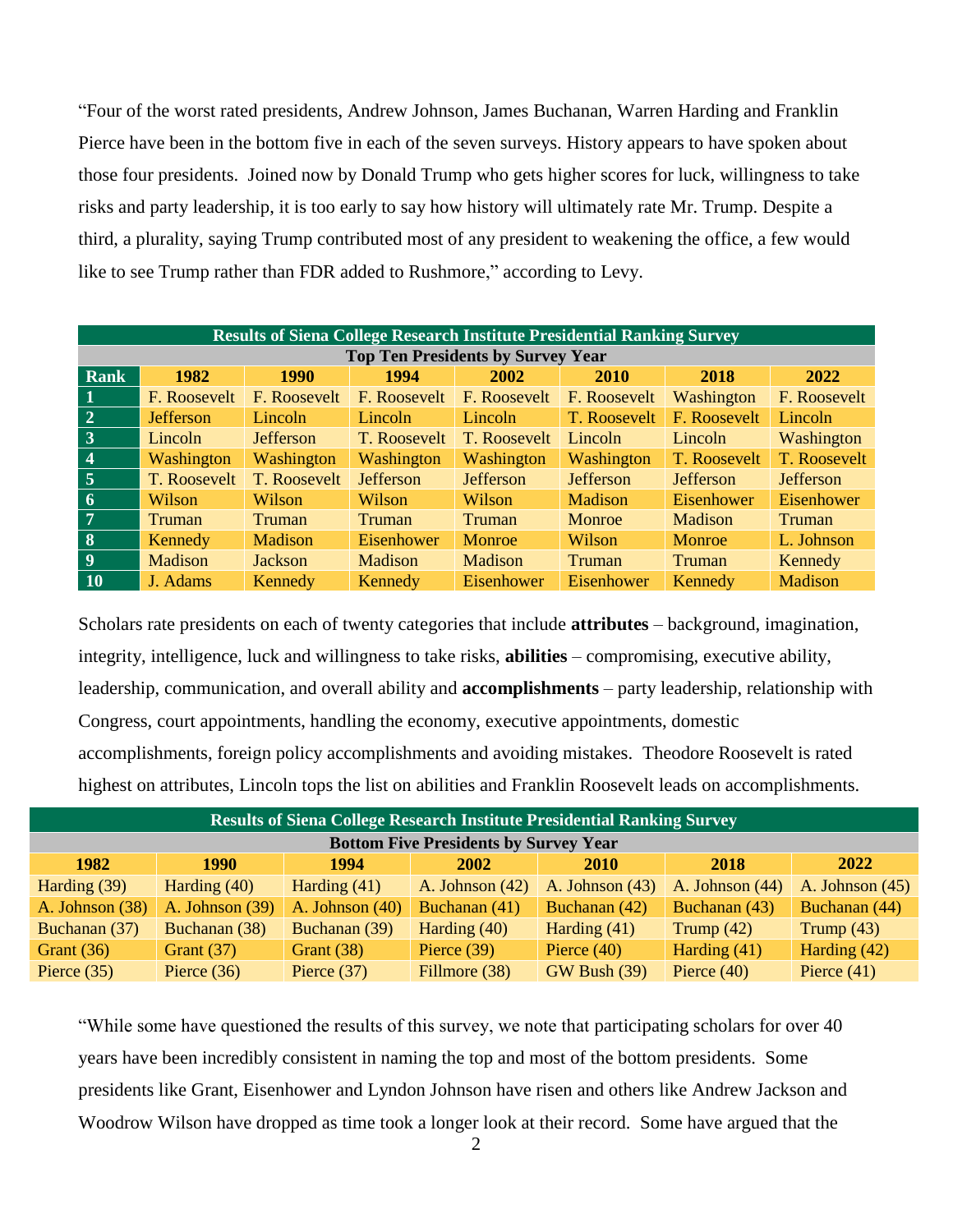rankings favor Democrats over Republicans but Lincoln and Theodore Roosevelt are in the top five, and Eisenhower is sixth. We don't ask the historians and political scientists that respond to name their political ideology, just to painstakingly rate each of 45 individual presidents on 20 attributes, abilities and accomplishments," Levy explained.

## **Survey Odds and Ends**

- By 44-35%, scholars believe the office of President of the United States has become too powerful.
- 51% say they think the framers of the constitution would say that our system of checks and balances is working not very or not at all well.
- 63% given a choice would argue in favor of electing the President by a national popular vote rather than 17% that prefer the Electoral College.
- By 75-5%, scholars think it at least somewhat or very likely rather than not too or not at all likely that through 2032, the United States will continue to be a democratic republic.
- 69% believe it likely that by 2032 a woman will be elected president.

**The Siena College Research Institute (SCRI) Survey of U.S. Presidents is based on responses from 141 presidential scholars, historians and political scientists that responded via mail or web to an invitation to participate. Respondents ranked each of 45 presidents on a scale of 1 (poor) to 5 (excellent) on each of twenty presidential attributes, abilities and accomplishments. Overall rankings were computed by assigning equal weight to each of those twenty categories. For additional information about the survey visi[t www.siena.edu/sri/research](http://www.siena.edu/sri/research) or contact Don Levy at 518-783-2901[, dlevy@siena.edu](mailto:dlevy@siena.edu) .**